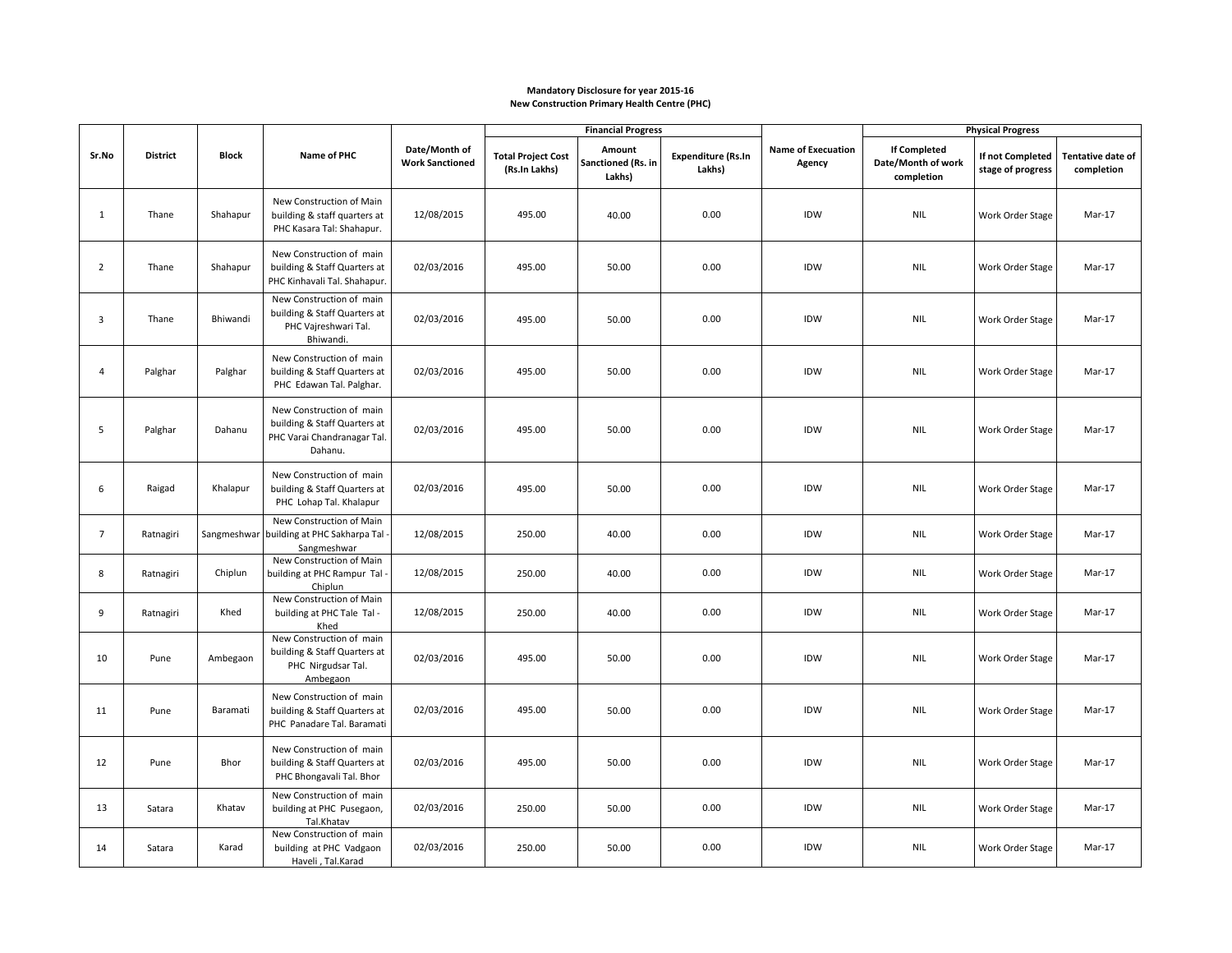| 15 | Satara    | Wai        | New Construction of main<br>building at PHC Kavathe<br>Tal.Wai                                            | 02/03/2016 | 250.00 | 50.00 | 0.00 | IDW | <b>NIL</b>                  | Work Order Stage | Mar-17 |
|----|-----------|------------|-----------------------------------------------------------------------------------------------------------|------------|--------|-------|------|-----|-----------------------------|------------------|--------|
| 16 | Solapur   | Akkalkot   | New Construction of main<br>building at PHC Wagdhari<br>Tal. Akkalkot                                     | 02/03/2016 | 250.00 | 50.00 | 0.00 | IDW | <b>NIL</b>                  | Work Order Stage | Mar-17 |
| 17 | Solapur   | Malshiras  | New Construction of main<br>building & Staff Quarters at<br>PHC Mahalung Tal. Malshiras                   | 02/03/2016 | 495.00 | 50.00 | 0.00 | IDW | <b>NIL</b>                  | Work Order Stage | Mar-17 |
| 18 | Sangli    | Miraj      | New Construction of main<br>building at PHC Arag Tal.<br>Miraj                                            | 02/03/2016 | 250.00 | 50.00 | 0.00 | IDW | <b>NIL</b>                  | Work Order Stage | Mar-17 |
| 19 | Kolhapur  | Shahuwadi  | New Construction of main<br>building at PHC Bhedasgaon<br>Tal. Shahuwadi                                  | 02/03/2016 | 250.00 | 50.00 | 0.00 | IDW | <b>NIL</b>                  | Work Order Stage | Mar-17 |
| 20 | Kolhapur  | Bhudargad  | New Construction of main<br>building at PHC Minche Tal.<br>Bhudargad                                      | 02/03/2016 | 250.00 | 50.00 | 0.00 | IDW | <b>NIL</b>                  | Work Order Stage | Mar-17 |
| 21 | Kolhapur  | Chandgad   | New Construction of main<br>building at PHC Mangaon<br>Tal. Chandgad                                      | 02/03/2016 | 250.00 | 50.00 | 0.00 | IDW | <b>NIL</b>                  | Work Order Stage | Mar-17 |
| 22 | Nashik    | Baglan     | New Construction of main<br>building at PHC Taharabad<br>Tal. Baglan                                      | 02/03/2016 | 250.00 | 50.00 | 0.00 | IDW | <b>NIL</b>                  | Work Order Stage | Mar-17 |
| 23 | Nashik    | Sinnar     | New Construction of main<br>building at PHC Deopur Tal.<br>Sinnar                                         | 02/03/2016 | 250.00 | 50.00 | 0.00 | IDW | <b>NIL</b>                  | Work Order Stage | Mar-17 |
| 24 | Nashik    | Nandgaon   | New Construction of main<br>building at PHC Naydongari<br>Tal. Nandgaon                                   | 02/03/2016 | 250.00 | 50.00 | 0.00 | IDW | <b>NIL</b>                  | Work Order Stage | Mar-17 |
| 25 | Jalgaon   | Parola     | New Construction of Main<br>building at PHC Tamaswadi<br>Tal. Parola                                      | 12/08/2015 | 250.00 | 85.00 | 0.00 | IDW | <b>NIL</b>                  | Work Order Stage | Mar-17 |
| 26 | Jalgaon   | Jamner     | New Construction of Main<br>building at PHC Wakadi Tal.<br>Jamner                                         | 12/08/2015 | 250.00 | 85.00 | 0.00 | IDW | $\ensuremath{\mathsf{NIL}}$ | Work Order Stage | Mar-17 |
| 27 | Jalgaon   | Chalisgaon | New Construction of Main<br>building at PHC Talegaon Tal.<br>Chalisgaon                                   | 12/08/2015 | 250.00 | 85.00 | 0.00 | IDW | <b>NIL</b>                  | Work Order Stage | Mar-17 |
| 28 | Nandurbar | Shahada    | New Construction of Main<br>building & staff quarters at<br>PHC Purshottam<br>Nagar(Lonkheda) Tal.Shahada | 12/08/2015 | 495.00 | 85.00 | 0.00 | IDW | <b>NIL</b>                  | Work Order Stage | Mar-17 |
| 29 | Beed      | Parli      | New Construction of Main<br>building & staff quarters at<br>PHC Dharmapuri Tq. Parli (V)                  | 12/08/2015 | 495.00 | 85.00 | 0.00 | IDW | <b>NIL</b>                  | Work Order Stage | Mar-17 |
| 30 | Beed      | Dharur     | New Construction of Main<br>building & staff quarters at<br>PHCRui Dharur Tal. Dharur                     | 12/08/2015 | 495.00 | 85.00 | 0.00 | IDW | <b>NIL</b>                  | Work Order Stage | Mar-17 |
| 31 | Beed      | Parli      | New Construction of Main<br>building at PHC Pohner Tal.<br>Parli                                          | 12/08/2015 | 250.00 | 85.00 | 0.00 | IDW | <b>NIL</b>                  | Work Order Stage | Mar-17 |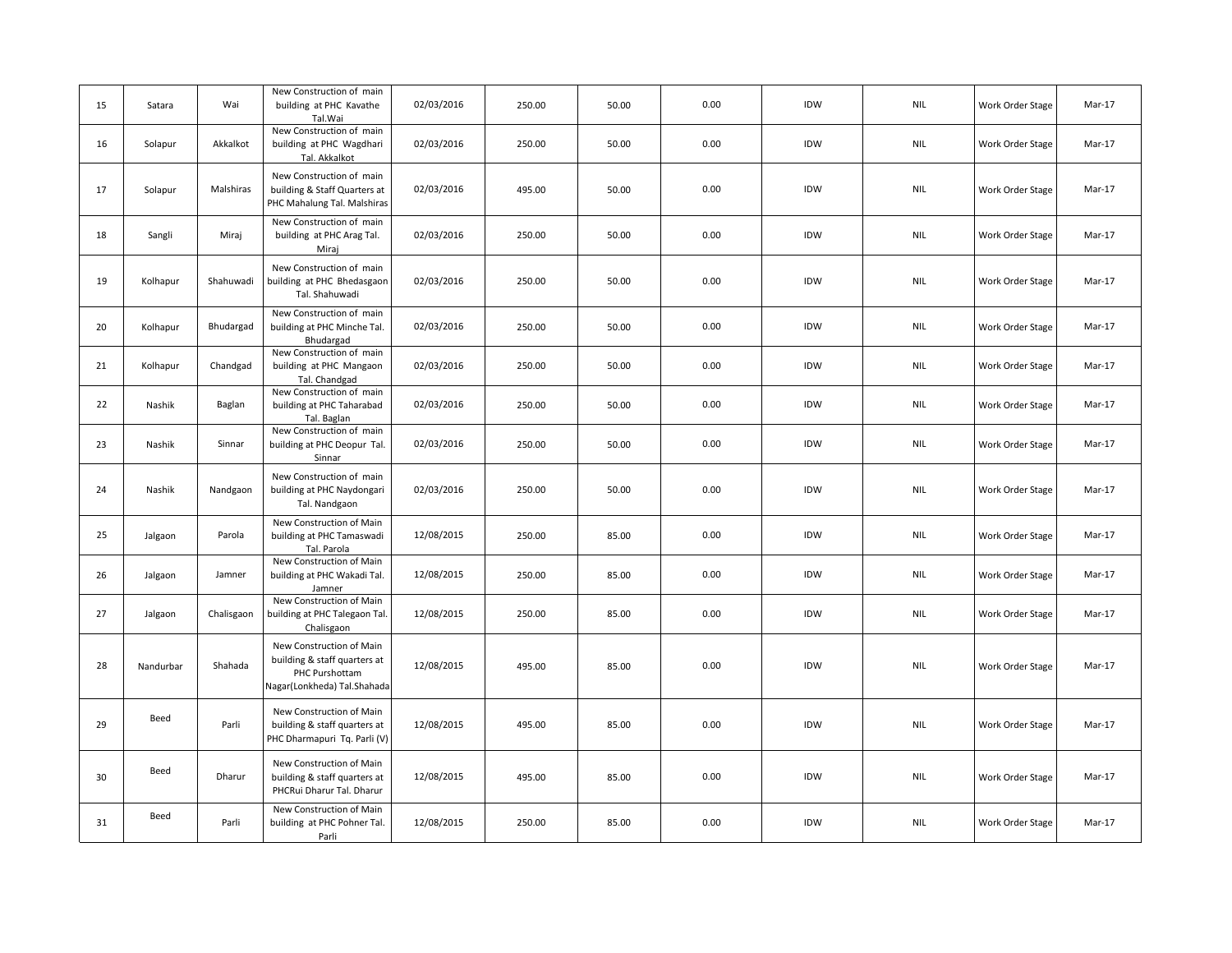| 32 | Beed       | Georai       | New Construction of Main<br>building at PHC Madalmohi<br>Tal. Georai                                       | 12/08/2015 | 250.00 | 85.00 | 0.00 | IDW | <b>NIL</b>                  | Work Order Stage | Mar-17 |
|----|------------|--------------|------------------------------------------------------------------------------------------------------------|------------|--------|-------|------|-----|-----------------------------|------------------|--------|
| 33 | Beed       | Parli        | New Construction of Main<br>building at PHC Nagapur Tal.<br>Parli                                          | 12/08/2015 | 250.00 | 85.00 | 0.00 | IDW | <b>NIL</b>                  | Work Order Stage | Mar-17 |
| 34 | Nanded     | Degloor      | New Construction of Main<br>building & staff quarters at<br>PHC Mukramabad Tal.<br>Degloor                 | 12/08/2015 | 495.00 | 85.00 | 0.00 | IDW | <b>NIL</b>                  | Work Order Stage | Mar-17 |
| 35 | Nanded     | Himayatnagar | New Construction of Main<br>building & staff quarters at<br>PHC Chinchurdi Tal<br>Himaytnagar              | 12/08/2015 | 495.00 | 85.00 | 0.00 | IDW | $\ensuremath{\mathsf{NIL}}$ | Work Order Stage | Mar-17 |
| 36 | Nanded     | Degloor      | New Construction of Main<br>building & staff quarters at<br>PHC Khanapur Tal. Degloor                      | 12/08/2015 | 495.00 | 85.00 | 0.00 | IDW | <b>NIL</b>                  | Work Order Stage | Mar-17 |
| 37 | Hingoli    | Sengaon      | New Construction of Main<br>building & staff quarters at<br>PHC Kawtha Tq. Sengaon                         | 12/08/2015 | 495.00 | 85.00 | 0.00 | IDW | <b>NIL</b>                  | Work Order Stage | Mar-17 |
| 38 | Hingoli    | Aundha       | New Construction of Main<br>building & staff quarters at<br>PHC Siddheshwar Tq.<br>Aundha                  | 12/08/2015 | 495.00 | 85.00 | 0.00 | IDW | <b>NIL</b>                  | Work Order Stage | Mar-17 |
| 39 | Akola      | Akot         | New Construction of Main<br>building at PHC Kawasa Tq<br>Akot                                              | 12/08/2015 | 250.00 | 40.00 | 0.00 | IDW | <b>NIL</b>                  | Work Order Stage | Mar-17 |
| 40 | Nagpur     | Nagpur       | New Construction of Main<br>building at PHC Pachgaon,<br>Tah-Umred, Dist: Nagpur                           | 12/08/2015 | 150.00 | 30.00 | 0.00 | IDW | $\ensuremath{\mathsf{NIL}}$ | Work Order Stage | Mar-17 |
| 41 | Nagpur     | Umred        | New Construction of main<br>building & Staff Quarters at<br>PHC Sirsi Tal. Umred                           | 02/03/2016 | 495.00 | 50.00 | 0.00 | IDW | <b>NIL</b>                  | Work Order Stage | Mar-17 |
| 42 | Gadchiroli | Gadchiroli   | New Construction of Main<br>building & staff quarters at<br>PHC Allapalli Taluka- Aheri<br>Dist-Gadchiroli | 12/08/2015 | 495.00 | 85.00 | 0.00 | IDW | <b>NIL</b>                  | Work Order Stage | Mar-17 |
| 43 | Aurangabad | Gangapur     | New Construction of main<br>building & Staff Quarters at<br>PHC Siddhinath<br>Wadgaon, Tal. Gangapur       | 02/03/2016 | 495.00 | 50.00 | 0.00 | IDW | $\ensuremath{\mathsf{NIL}}$ | Work Order Stage | Mar-17 |
| 44 | Aurangabad | Soygaon      | New Construction of main<br>building & Staff Quarters at<br>PHC Jarandi, Tal. Soygaon                      | 02/03/2016 | 495.00 | 50.00 | 0.00 | IDW | <b>NIL</b>                  | Work Order Stage | Mar-17 |
| 45 | Aurangabad | Khultabad    | New Construction of main<br>building & Staff Quarters at<br>PHC Bazar Savangi Tal.<br>Khultabad            | 02/03/2016 | 495.00 | 50.00 | 0.00 | IDW | <b>NIL</b>                  | Work Order Stage | Mar-17 |
| 46 | Osmanabad  | Osmanabad    | New Construction of main<br>building & Staff Quarters at<br>PHC Kond Tal. Osmanabad                        | 02/03/2016 | 495.00 | 50.00 | 0.00 | IDW | <b>NIL</b>                  | Work Order Stage | Mar-17 |
| 47 | Osmanabad  | Kallam       | New Construction of main<br>building & Staff Quarters at<br>PHC Yermala Tal.Kallam                         | 02/03/2016 | 495.00 | 50.00 | 0.00 | IDW | <b>NIL</b>                  | Work Order Stage | Mar-17 |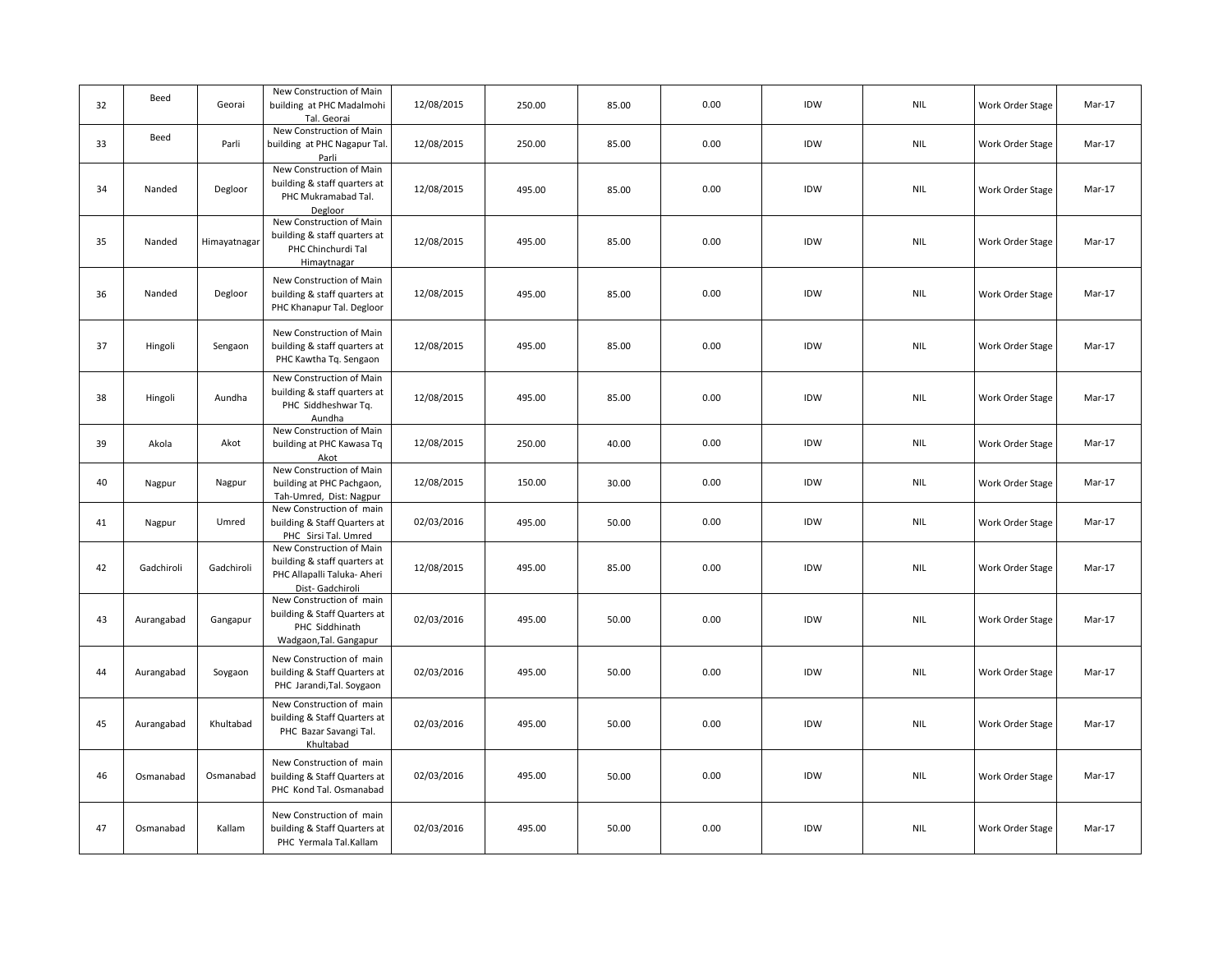| 48 | Latur      | Ausa       | New Construction of main<br>building & 7 Staff Quarters at<br>PHC Jawalga Pomadevi Tal.<br>Ausa | 02/03/2016 | 400.00 | 50.00 | 0.00 | IDW | <b>NIL</b>                  | Work Order Stage | Mar-17 |
|----|------------|------------|-------------------------------------------------------------------------------------------------|------------|--------|-------|------|-----|-----------------------------|------------------|--------|
| 49 | Parbhani   | Jintur     | New Construction of main<br>building & Staff Quarters at<br>PHC Charthana Tal. Jintur           | 02/03/2016 | 495.00 | 50.00 | 0.00 | IDW | <b>NIL</b>                  | Work Order Stage | Mar-17 |
| 50 | Amravati   | Achalpur   | New Construction of main<br>building & Staff Quarters at<br>PHC Yesurna Tal. Achalpur.          | 02/03/2016 | 495.00 | 50.00 | 0.00 | IDW | <b>NIL</b>                  | Work Order Stage | Mar-17 |
| 51 | Buldana    | S.Raja     | New Construction of main<br>building at PHC Adgaon Raja<br>Tal. S.Raja                          | 02/03/2016 | 250.00 | 50.00 | 0.00 | IDW | <b>NIL</b>                  | Work Order Stage | Mar-17 |
| 52 | Buldana    | Khamgaon   | New Construction of main<br>building at PHC Pimpalgaon<br>Raja Tal. Khamgaon                    | 02/03/2016 | 250.00 | 50.00 | 0.00 | IDW | $\ensuremath{\mathsf{NIL}}$ | Work Order Stage | Mar-17 |
| 53 | Buldana    | Motala     | New Construction of main<br>building at PHC Pimpalgaon<br>Devi Tal. Motala                      | 02/03/2016 | 250.00 | 50.00 | 0.00 | IDW | $\ensuremath{\mathsf{NIL}}$ | Work Order Stage | Mar-17 |
| 54 | Washim     | Malegoan   | New Construction of main<br>building & Staff Quarters at<br>PHC Medshi Tal. Malegoan            | 02/03/2016 | 495.00 | 50.00 | 0.00 | IDW | $\ensuremath{\mathsf{NIL}}$ | Work Order Stage | Mar-17 |
| 55 | Bhandara   | Lakhani    | New Construction of main<br>building & Staff Quarters at<br>PHC Kesalwada Tal. Lakhani          | 02/03/2016 | 495.00 | 50.00 | 0.00 | IDW | <b>NIL</b>                  | Work Order Stage | Mar-17 |
| 56 | Bhandara   | Mohadi     | New Construction of main<br>building & Staff Quarters at<br>PHC Jaamb Tal. Mohadi               | 02/03/2016 | 495.00 | 50.00 | 0.00 | IDW | <b>NIL</b>                  | Work Order Stage | Mar-17 |
| 57 | Bhandara   | Lakhandur  | New Construction of main<br>building & Staff Quarters at<br>PHC Sarandi Tal. Lakhandur          | 02/03/2016 | 495.00 | 50.00 | 0.00 | IDW | <b>NIL</b>                  | Work Order Stage | Mar-17 |
| 58 | Gondia     | Salekasa   | New Construction of main<br>building & Staff Quarters at<br>PHC Darekasa in Tal.<br>Salekasa    | 02/03/2016 | 495.00 | 50.00 | 0.00 | IDW | $\ensuremath{\mathsf{NIL}}$ | Work Order Stage | Mar-17 |
| 59 | Gondia     | Deori      | New Construction of main<br>building at PHC Kakodi in<br>Tal. Deori                             | 02/03/2016 | 250.00 | 50.00 | 0.00 | IDW | $\ensuremath{\mathsf{NIL}}$ | Work Order Stage | Mar-17 |
| 60 | Gondia     | Gondia     | New Construction of main<br>building at PHC Bhanpur in<br>Tal. Gondia                           | 02/03/2016 | 250.00 | 50.00 | 0.00 | IDW | <b>NIL</b>                  | Work Order Stage | Mar-17 |
| 61 | Chandrapur | Chandrapur | New Construction of main<br>building & Staff Quarters at<br>PHC Tadali Tal. Chandrapur          | 02/03/2016 | 495.00 | 50.00 | 0.00 | IDW | $\ensuremath{\mathsf{NIL}}$ | Work Order Stage | Mar-17 |
| 62 | Chandrapur | Brahmpuri  | New Construction of main<br>building & Staff Quarters at<br>PHC Gangalwadi Tal.<br>Brahmpuri    | 02/03/2016 | 495.00 | 50.00 | 0.00 | IDW | <b>NIL</b>                  | Work Order Stage | Mar-17 |
| 63 | Chandrapur | Warora     | New Construction of main<br>building & Staff Quarters at<br>PHC Saori (bid) Tal. Warora         | 02/03/2016 | 495.00 | 50.00 | 0.00 | IDW | <b>NIL</b>                  | Work Order Stage | Mar-17 |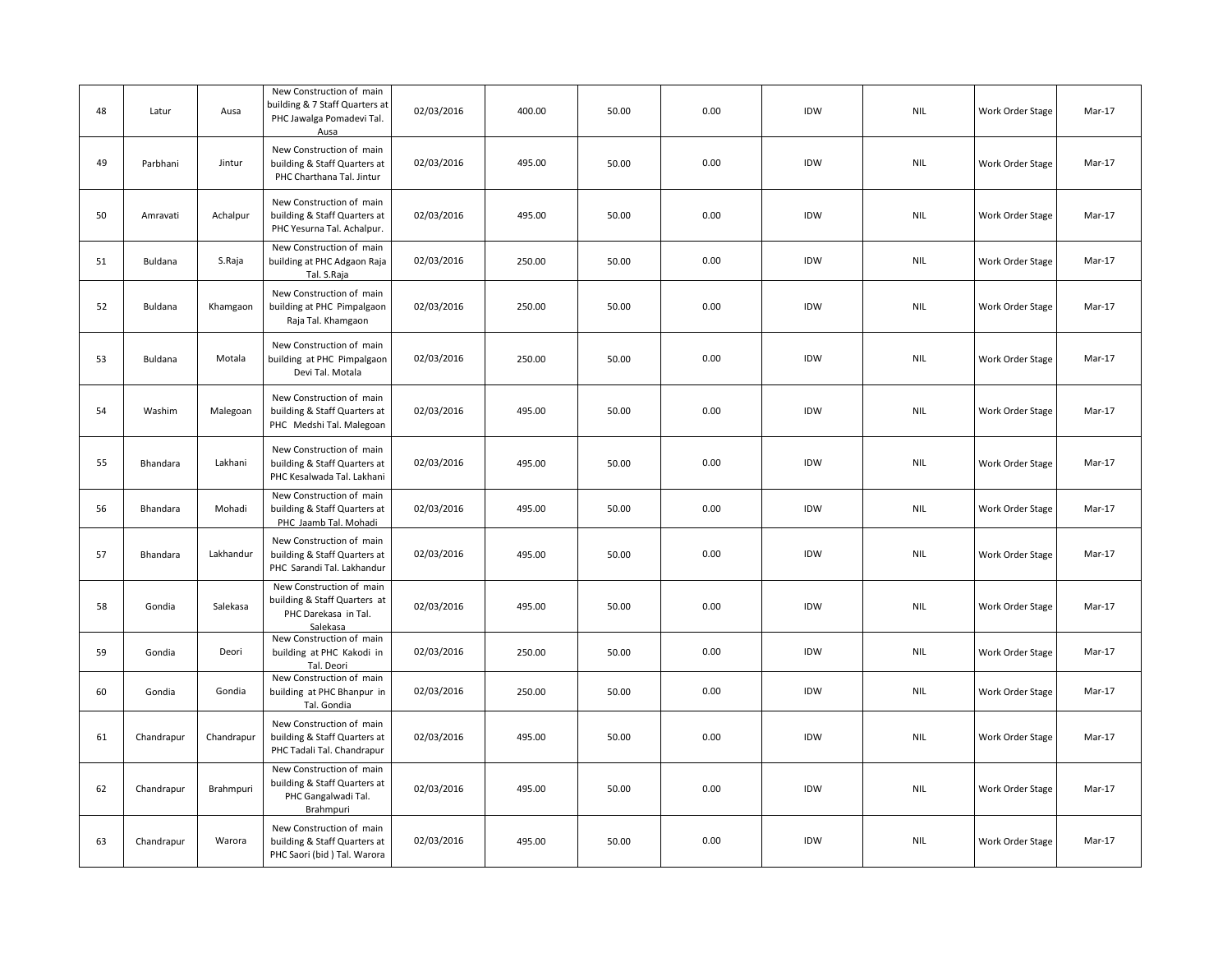## **Mandatory Disclosure for year 2015-16 New Construction Sub Centre (SC)**

|                |                 |              |                                                                               |                                         | <b>Financial Progress</b>                  |                                        |                                     |                                     | <b>Physical Progress</b>                                |                                       |                                 |
|----------------|-----------------|--------------|-------------------------------------------------------------------------------|-----------------------------------------|--------------------------------------------|----------------------------------------|-------------------------------------|-------------------------------------|---------------------------------------------------------|---------------------------------------|---------------------------------|
| Sr.No          | <b>District</b> | <b>Block</b> | Name of PHC                                                                   | Date/Month of<br><b>Work Sanctioned</b> | <b>Total Project Cost</b><br>(Rs.In Lakhs) | Amount<br>Sanctioned (Rs. in<br>Lakhs) | <b>Expenditure (Rs.In</b><br>Lakhs) | <b>Name of Execuation</b><br>Agency | <b>If Completed</b><br>Date/Month of work<br>completion | If not Completed<br>stage of progress | Tentative date of<br>completion |
| $\mathbf{1}$   | Thane           | Kalyan       | New Construction of Sub<br>Centre Building at SC Palsoli<br>Tal: Kalyan.      | 12/08/2015                              | 60.00                                      | 15.00                                  | 0.00                                | <b>IDW</b>                          | <b>NIL</b>                                              | Work Order Stage                      | Mar-17                          |
| $\overline{2}$ | Jalgaon         | Bhusawal     | New Construction of Sub<br>Centre Building at SC Tahakali<br>Tal. Bhusawal    | 12/08/2015                              | 60.00                                      | 15.00                                  | 0.00                                | IDW                                 | <b>NIL</b>                                              | Work Order Stage                      | Mar-17                          |
| $\overline{3}$ | Aurangabad      | Gangapur     | New Construction of Sub<br>Centre Building at SC<br>Dongaon, Tq. Gangapur     | 12/08/2015                              | 60.00                                      | 15.00                                  | 0.00                                | IDW                                 | <b>NIL</b>                                              | Work Order Stage                      | Mar-17                          |
| 4              | Aurangabad      | Aurangabad   | New Construction of Sub<br>Centre Building at SC<br>Sanjkheda, Tg. Aurangabad | 12/08/2015                              | 60.00                                      | 15.00                                  | 0.00                                | IDW                                 | <b>NIL</b>                                              | Work Order Stage                      | Mar-17                          |
| 5              | Aurangabad      | Vaijapur     | New Construction of Sub<br>Centre Building at SC<br>Parsoda, Tq. Vaijapur     | 12/08/2015                              | 60.00                                      | 15.00                                  | 0.00                                | IDW                                 | <b>NIL</b>                                              | Work Order Stage                      | Mar-17                          |
| 6              | Beed            | Ambejogai    | New Construction of Sub<br>Centre Building at SC Bagzari<br>Tq. Ambajogai     | 12/08/2015                              | 60.00                                      | 15.00                                  | 0.00                                | IDW                                 | <b>NIL</b>                                              | Work Order Stage                      | Mar-17                          |
| $\overline{7}$ | Beed            | Ambejogai    | New Construction of Sub<br>Centre Building at SC Sugaon<br>tq Ambajogai       | 12/08/2015                              | 60.00                                      | 15.00                                  | 0.00                                | IDW                                 | <b>NIL</b>                                              | Work Order Stage                      | Mar-17                          |
| 8              | Beed            | Kaij         | New Construction of Sub<br>Centre Building at SC<br>Jadhavjawala Tal. Kaij    | 12/08/2015                              | 60.00                                      | 15.00                                  | 0.00                                | <b>IDW</b>                          | <b>NIL</b>                                              | Work Order Stage                      | Mar-17                          |
| 9              | Beed            | Ambejogai    | New Construction of Sub<br>Centre Building at SC<br>Ambalwadi Tal. Ambejogai  | 12/08/2015                              | 60.00                                      | 15.00                                  | 0.00                                | IDW                                 | <b>NIL</b>                                              | Work Order Stage                      | Mar-17                          |
| 10             | Beed            | Georai       | New Construction of Sub<br>Centre Building at SC Kathoda<br>Tal. Georai       | 12/08/2015                              | 60.00                                      | 15.00                                  | 0.00                                | <b>IDW</b>                          | <b>NIL</b>                                              | Work Order Stage                      | Mar-17                          |
| 11             | Beed            | Ashti        | New Construction of Sub<br>Centre Building at SC Vahira<br>Tal. Ashti         | 12/08/2015                              | 60.00                                      | 15.00                                  | 0.00                                | <b>IDW</b>                          | <b>NIL</b>                                              | Work Order Stage                      | Mar-17                          |
| 12             | Beed            | Georai       | New Construction of Sub<br>Centre Building at SC<br>Padalsingi Tal. Georai    | 12/08/2015                              | 60.00                                      | 15.00                                  | 0.00                                | IDW                                 | <b>NIL</b>                                              | Work Order Stage                      | Mar-17                          |
| 13             | Beed            | Parli        | New Construction of Sub<br>Centre Building at SC<br>WadkheltandaTal. Parli    | 12/08/2015                              | 60.00                                      | 15.00                                  | 0.00                                | IDW                                 | <b>NIL</b>                                              | Work Order Stage                      | Mar-17                          |
| 14             | Beed            | Parli        | New Construction of Sub<br>Centre Building at SC Nagdara<br>Tal. Parli        | 12/08/2015                              | 60.00                                      | 15.00                                  | 0.00                                | IDW                                 | <b>NIL</b>                                              | Work Order Stage                      | Mar-17                          |
| 15             | Hingoli         | Kalamnuri    | New Construction of Sub<br>Centre Building at SC<br>Asolwadi Tq. Kalamnuri    | 12/08/2015                              | 60.00                                      | 15.00                                  | 0.00                                | IDW                                 | <b>NIL</b>                                              | Work Order Stage                      | Mar-17                          |
| 16             | Hingoli         | Aundha       | New Construction of Sub<br>Centre Building at SC Nishana<br>Tq. Aundha        | 12/08/2015                              | 60.00                                      | 15.00                                  | 0.00                                | IDW                                 | <b>NIL</b>                                              | Work Order Stage                      | Mar-17                          |